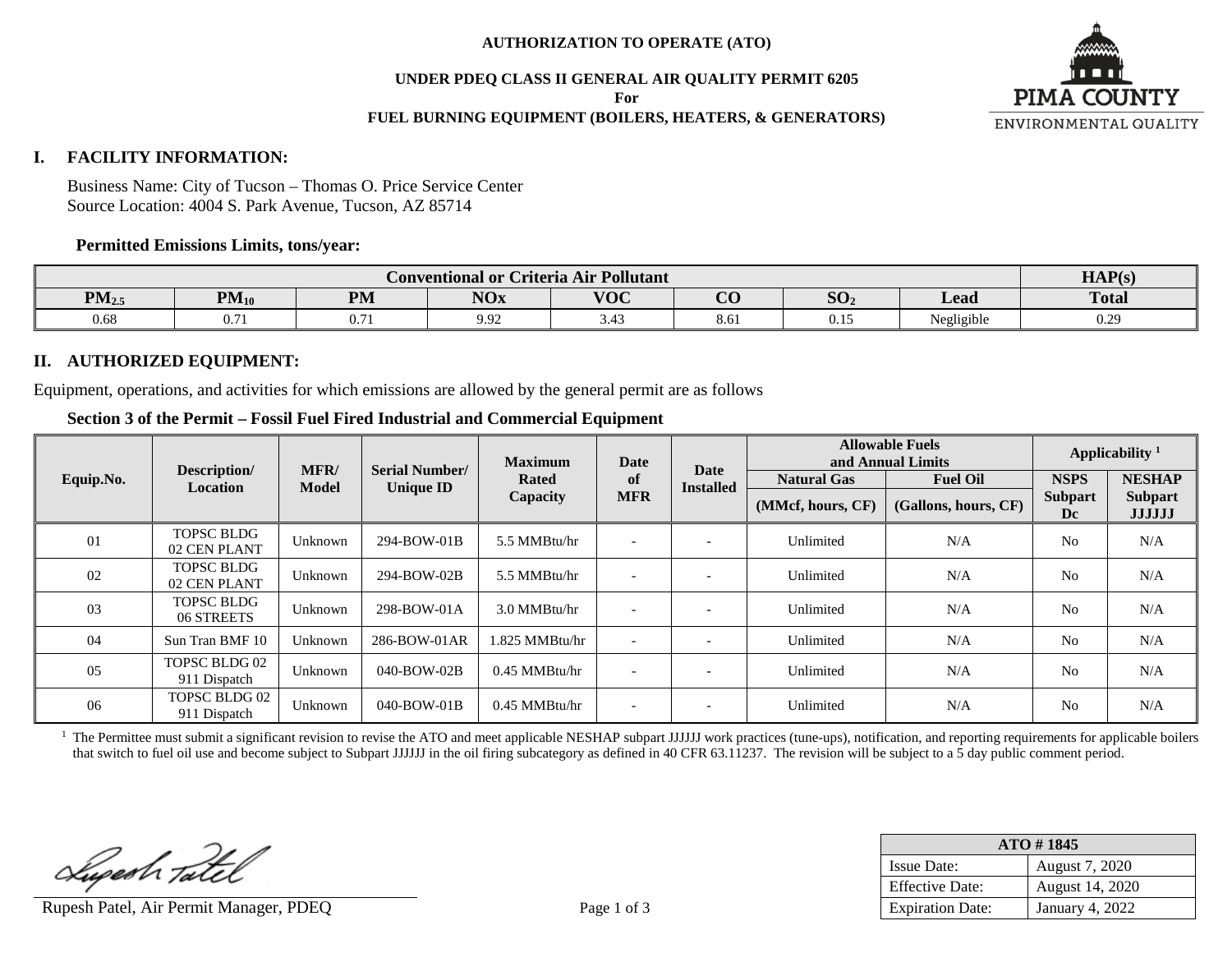#### **AUTHORIZATION TO OPERATE (ATO)**

# **UNDER PDEQ CLASS II GENERAL AIR QUALITY PERMIT 6205**

**For**

## **FUEL BURNING EQUIPMENT (BOILERS, HEATERS, & GENERATORS)**



## **Section 4A of the Permit – Non-NSPS/Non-NESHAP ICE (***Emergency Designated Engines***):**

| Equip.<br>No. | Description/<br><b>Location</b> | MFR/<br><b>Model</b>     | <b>Serial Number/</b><br>Unique ID | <b>Maximum</b><br><b>Rated</b><br>Capacity | Date of<br><b>MFR</b> | Date<br><b>Installed</b> | Limitation <sup>1</sup> | <b>Allowable Fuels</b> |
|---------------|---------------------------------|--------------------------|------------------------------------|--------------------------------------------|-----------------------|--------------------------|-------------------------|------------------------|
| 07            | Sun Tran BMF 10                 | Ford/<br>LRG-4231-6005-A | 12601-K-05-RK/<br>286-GEN-01A      | 63 <sub>hp</sub>                           |                       | 1/1/1999                 | 100 hours               | Natural Gas            |
| 08            | 911-Com-Fire                    | Caterpillar/<br>3406     | 4ZR05963/<br>040-GEN-01A           | 500 hp                                     | 1/1/1999              | 12/23/1999               | 100 hours               | Diesel                 |

 $<sup>1</sup>$  The run hours are limited to maintenance testing and readiness checks. There is no limit on hours of operation during true emergencies. Permittee may also demonstrate compliance</sup> with the operational limitation by limiting the amount of fuel fired in the unit.

# **Section 4C – NSPS for CI ICE (***Emergency Designated Engines***):**

| Equip.<br>No. | Description/<br><b>Location</b> | <b>MFR/</b><br><b>Model</b> | <b>Serial Number/</b><br><b>Unique ID</b> | <b>Maximum</b><br><b>Rated</b><br><b>Capacity</b> | Date of<br>MFR | Date<br><b>Installed</b> | <b>Run Hour Limitation</b> 1 | <b>Allowable Fuels</b> |
|---------------|---------------------------------|-----------------------------|-------------------------------------------|---------------------------------------------------|----------------|--------------------------|------------------------------|------------------------|
| 09            | <b>CNG PLANT</b>                | Perkins/<br>2506C-E15TAG3   | MGDF5333<br>N01024A/<br>482-GEN-01B       | 835 hp                                            | 9/9/2015       | 7/1/2016                 | 100 hours                    | Diesel/Natural Gas     |
| 10            | <b>CNG PLANT</b>                | Perkins/<br>2506C-E15TAG3   | MGDF5333<br>N01019A/<br>482-GEN-02B       | 835 hp                                            | 9/9/2015       | 7/1/2016                 | 100 hours                    | Diesel/Natural Gas     |
|               | 911-Com-Police                  | Cummins/<br>$OSX15-G9$      | 79574844/<br>040-GEN-02A                  | 755 hp                                            | 4/1/2012       | 3/18/2013                | 100 hours                    | Diesel                 |

<sup>1.</sup> The run hours are limited to maintenance testing and readiness checks and non-emergency operation in accordance with the federal requirements. There is no limit on hours of operation during true emergencies.

#### **Section 4C – Supplemental Requirements:**

| Equip. No. | <b>Applicable NSPS</b><br><b>Emission</b><br><b>Standard</b> | NO <sub>x</sub><br>$g/kw-hr$<br>$(g/hp-hr)$ | <b>NMHC</b><br>$g$ /kw-hr<br>$(g/hp-hr)$ | $NMHC+NOx$<br>$g$ /kw-hr<br>$(g/hp-hr)$ | $\bf CO$<br>$g$ /kw-hr<br>$(g/hp-hr)$ | <b>PM</b><br>$g$ /kw-hr<br>$(g/hp-hr)$ | <b>Certified Emission Life (term, date)</b>     |
|------------|--------------------------------------------------------------|---------------------------------------------|------------------------------------------|-----------------------------------------|---------------------------------------|----------------------------------------|-------------------------------------------------|
| 09         | Post Model 2007                                              |                                             |                                          | (4.8)                                   | (2.6)                                 | (0.15)                                 | 8,000 hours or 10 years, whichever comes first. |
| 10         | Post Model 2007                                              |                                             |                                          | (4.8)                                   | (2.6)                                 | (0.15)                                 | 8,000 hours or 10 years, whichever comes first. |
|            | Post Model 2007                                              |                                             |                                          | (4.8)                                   | (2.6)                                 | (0.15)                                 | 8,000 hours or 10 years, whichever comes first. |

Superh Tatel

Rupesh Patel, Air Permit Manager, PDEQ Page 2 of 3

| $ATO \# 1845$           |                 |  |  |  |  |  |
|-------------------------|-----------------|--|--|--|--|--|
| <b>Issue Date:</b>      | August 7, 2020  |  |  |  |  |  |
| <b>Effective Date:</b>  | August 14, 2020 |  |  |  |  |  |
| <b>Expiration Date:</b> | January 4, 2022 |  |  |  |  |  |